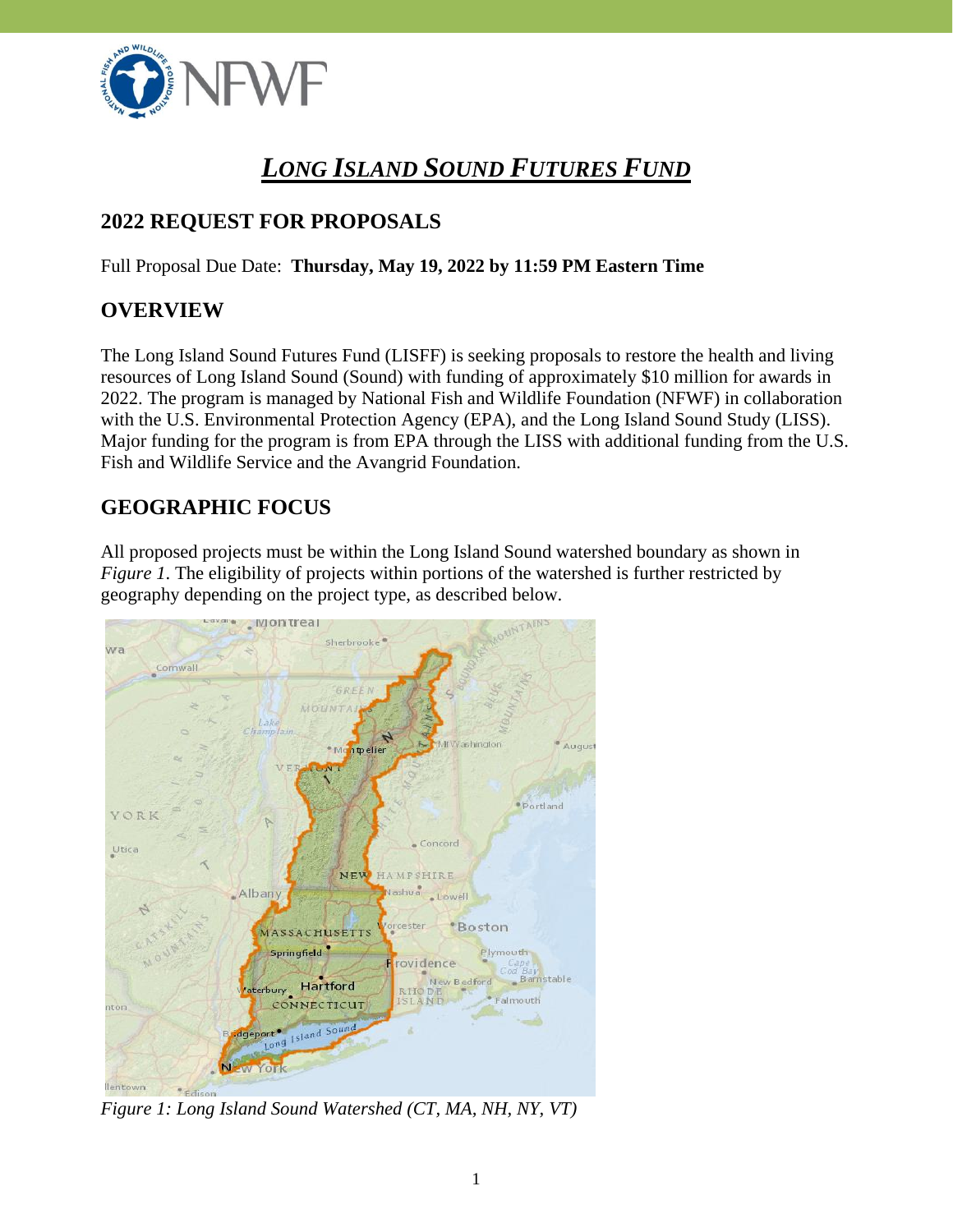Please review the *[Long Island Sound Watershed Map](https://nfwf.maps.arcgis.com/apps/webappviewer/index.html?id=0e3a87a189e8458195217e18c36ded59)* for all referenced boundaries.

- **Habitat restoration projects** *must* fall within the *Long Island Sound Coastal Watershed boundary in CT and NY*.
- **NEW! Resilience, water quality and fish passage projects** may be in any portion of the *Long Island Sound Study Area in CT and NY.*
- **Education projects** may be in any portion of the *Long Island Sound Study Area in CT and NY*. Projects may occur in communities outside this boundary in those states as long as the content is focused on the health and living resources of the Sound.
- **Nitrogen prevention watershed/plan/design and implementation projects** may occur anywhere in the Sound watershed of CT, NY, Massachusetts (MA), New Hampshire (NH), and Vermont (VT) as shown in the *Long Island Sound Watershed Boundary.*

**NOTE:** Proposals for habitat restoration, fish passage, education, and resilience projects in the Long Island Sound watershed upper basin states (MA, NH, VT) are not eligible for funding under the LISFF. Organizations are encouraged to consider applying to the [New England Forests and Rivers Fund](http://www.nfwf.org/newengland) which seeks to sustain healthy forests and rivers that provide habitat for diverse bird populations, as well as freshwater and diadromous fish populations; or the [National Coastal Resilience Fund](https://www.nfwf.org/programs/national-coastal-resilience-fund) which seeks to restore, increase and strengthen natural infrastructure to protect coastal communities while also enhancing habitat for fish and wildlife.

## **PROGRAM PRIORITIES**

The LISFF supports efforts to test innovative approaches to conservation, deliver transformative projects and support people and communities who value the sound and take a direct role in its future. A road map guiding investments under the LISFF is the [Long Island Sound Comprehensive](https://longislandsoundstudy.net/wp-content/uploads/2021/01/LISSCCMP-Update-2020-2024.pdf)  Conservation [and Management Plan](https://longislandsoundstudy.net/wp-content/uploads/2021/01/LISSCCMP-Update-2020-2024.pdf) 2020-2024 Update. The CCMP Update has four themes (CCMP Theme) shown below, Implementation Actions (IAs) associated with each theme, and three cross-cutting principles: resilience to climate change, sustainability, and environmental justice. We seek proposal submissions that incorporate the theme(s), IA(s) and cross-cutting principle(s).

Projects that incorporate outreach to communities, foster community engagement, and pursue collaborative management leading to measurable conservation benefits are encouraged. When possible, projects—especially those implemented in underserved, under-resourced or overburdened communities—should engage community-level partners to help design, implement, and sustain projects to secure maximum benefits for communities and post-grant award.

**CCMP THEME: [Clean Waters and Healthy Watersheds](https://longislandsoundstudy.net/wp-content/uploads/2021/02/1-WW-CCMP-Technical-Supplemental-Document_2020-2024_Final_NewLogo.pdf)** – Improve water quality by reducing nitrogen pollution, combined sewer overflows, impervious cover, stormwater runoff, and point and nonpoint source loading into Long Island Sound through:

- Implementation of "shovel-ready" projects that result in quantifiable pollutant prevention or reduction.
- Planning including: 1) Community Engagement, Planning and Prioritization; 2) Feasibility, Suitability or Alternatives Analyses; 3) Site Assessment and Conceptual Design; and 4) Final Design and Permits. Activities that eventually set-the-stage for implementation of water quality projects.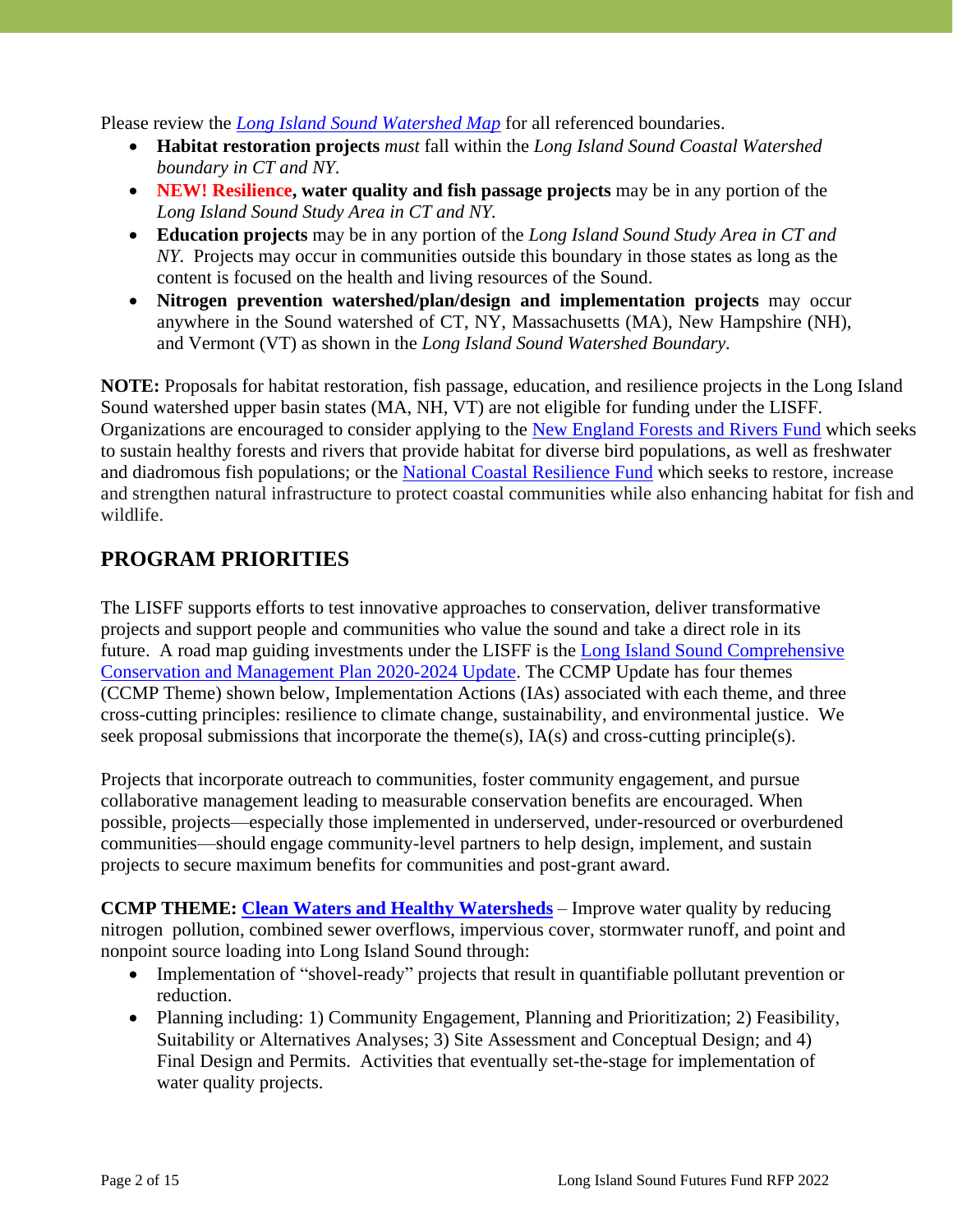Note: Try the new tool developed to help **calculate** pollution prevention associated with water quality projects (click BMP Performance Calculator).

*Examples of project types and actions:*

- Green infrastructure/Low Impact Development (LID) activities.
- Technical assistance to help local communities build capacity to plan for or to implement green infrastructure/LID.
- Projects that reduce pollution form Municipal Separate Storm Sewer System (MS4) projects where they reduce runoff and support infiltration from a MS4 system.
- Riparian and forested buffer and channel bank vegetation enhancement to slow and intercept polluted surface runoff.
- Alternatives to current decentralized on-site wastewater treatment systems.
- Innovative wastewater treatment tools or strategies.
- Wastewater infrastructure asset management programs.
- Low-cost retrofits at wastewater treatment facilities.
- Alternatives to chemical and nitrogen-intensive turf and landscaping fertilizer and pesticide use.
- Reduction or prevention of single-use plastic and other water/land-based consumer debris, abandoned and lost fishing/aquaculture gear, microplastics and microfibers.
- Watershed planning addressing eutrophication-related water quality problems and which identifies potential projects. Plans should include EPA's nine elements – see the [Handbook](https://www.epa.gov/nps/handbook-developing-watershed-plans-restore-and-protect-our-waters)  [for Developing Watershed Plans.](https://www.epa.gov/nps/handbook-developing-watershed-plans-restore-and-protect-our-waters)
- [Nutrient bioextraction](http://longislandsoundstudy.net/our-vision-and-plan/clean-waters-and-healthy-watersheds/nutrient-bioextraction-overview/) planning or implementation projects that pilot or demonstrate approaches to resolve use conflicts, facilitate permitting and testing, and demonstrate water quality benefits.
- In-stream restoration to increase nutrient processing, and to reduce erosion.
- Replacing or right-sizing culverts or otherwise improving road and stream crossings in order to reduce downstream erosion of nutrients.
- Technical assistance to engage rural landowners and farmers in design and delivery of nitrogen prevention projects.
- Addressing agricultural runoff through farm-scale conservation systems and solutions, including efforts to reduce water quality impacts through best management practices.
- Efforts to accelerate implementation of regenerative agriculture practices on working lands.
- Soil health practices and management systems that combine improved tillage and/or pasture management, cover crops, crop and livestock rotations, and other practices to increase soil fertility while improving the capacity of crops and soils to reduce runoff and increase nutrient uptake.
- Precision nutrient management systems that fine-tune the rate, source, method, and timing of nutrient applications to maintain or increase crop yields, minimize nutrient input costs and nutrient losses to surface and groundwater.

### **Projects in the Upper Basin of the Long Island Sound Watershed (MA, NH, VT)** must

have a specific outcome related to nitrogen prevention or reduction as a result of project activities through: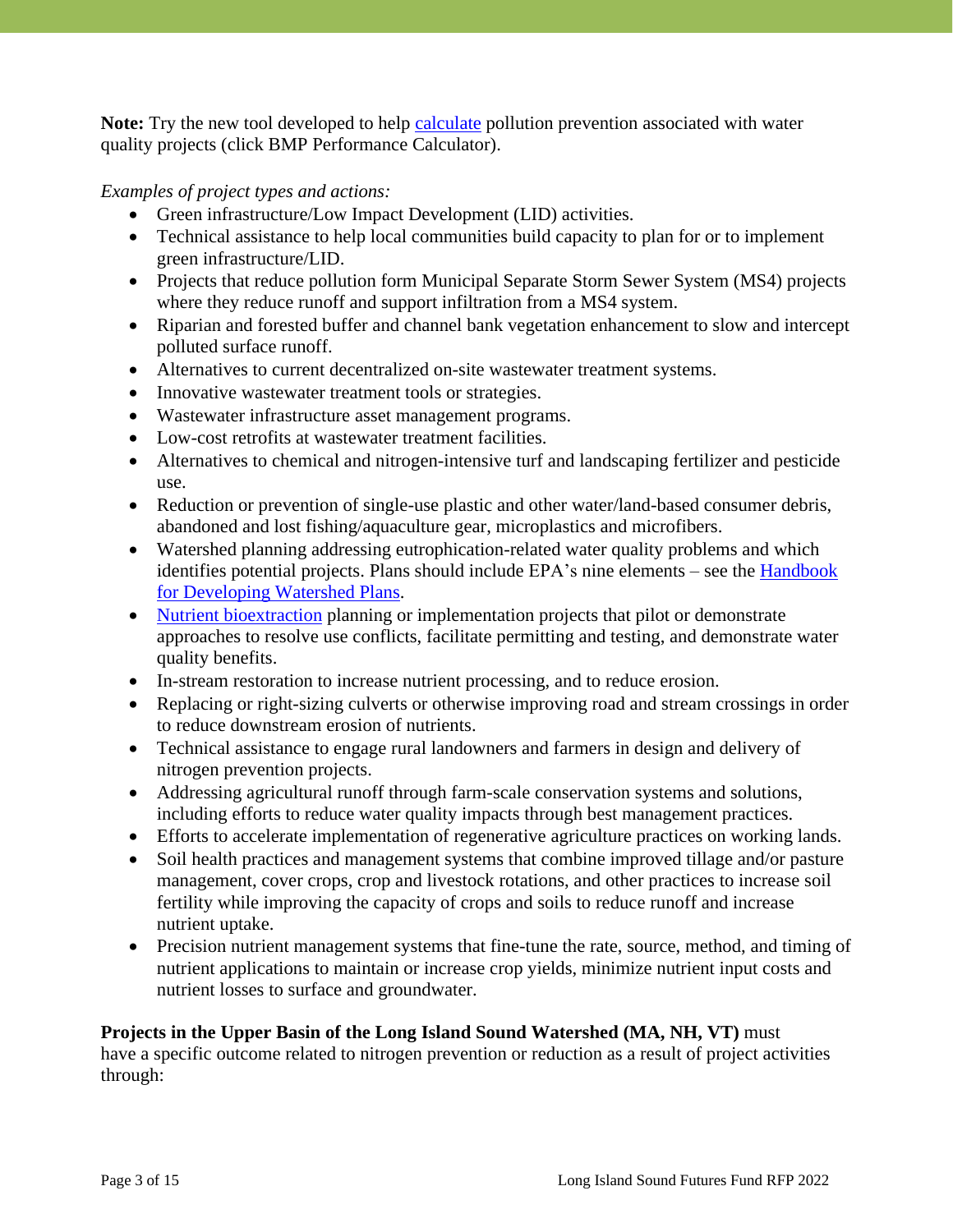- Implementation of "shovel-ready" projects that result in quantifiable pollutant prevention or reduction.
- Planning including: 1) Community Engagement, Planning and Prioritization; 2) Feasibility, Suitability or Alternatives Analyses; 3) Site Assessment and Conceptual Design; and 4) Final Design and Permits. Activities that eventually set-the-stage for implementation of water quality projects.

**Note:** Try the new tool developed to help [calculate](https://urldefense.com/v3/__https:/www.unh.edu/unhsc/ms4-resources__;!!LUFeessN!4D2_yqFHzmgHpB7QlSBf7FUnDE1FggcIne6crIh1S95MfehWNJbE6dulVIX6IvUAZw$) pollution prevention associated with water quality projects (click BMP Performance Calculator).

#### *Examples of project types and activities include:*

- Green infrastructure/Low Impact Development (LID) activities.
- Technical assistance to help local communities build capacity to plan for or to implement green infrastructure/LID.
- Projects that reduce pollution form Municipal Separate Storm Sewer System (MS4) projects where they reduce runoff and support infiltration from a MS4 system.
- Watershed planning which addresses eutrophication-related water quality problems and identifies potential projects. Plans should include EPA's nine elements – see the [Handbook](https://www.epa.gov/nps/handbook-developing-watershed-plans-restore-and-protect-our-waters)  for [Developing Watershed Plans.](https://www.epa.gov/nps/handbook-developing-watershed-plans-restore-and-protect-our-waters)
- Alternatives to current decentralized on-site wastewater treatment systems.
- Innovative wastewater treatment tools or strategies.
- Alternatives to chemical and nitrogen-intensive turf and landscaping fertilizer and pesticide use.
- Low-cost retrofits at wastewater treatment facilities.
- Riparian and forested buffer and channel bank vegetation enhancement to slow and intercept polluted surface runoff.
- Stream channel reconnection to historic floodplains and adjacent wetlands to promote nutrient removal and reduce erosion.
- In-stream restoration to increase nutrient processing, and to reduce erosion.
- Replacing or right-sizing culverts or otherwise improving road and stream crossings in order to reduce downstream erosion of nutrients.
- Technical assistance to engage rural landowners and farmers in design and delivery of nitrogen prevention projects.
- Addressing agricultural runoff through farm-scale conservation systems and solutions, including efforts to reduce water quality impacts through best management practices.
- Efforts to accelerate implementation of regenerative agriculture practices on working lands.
- Soil health practices and management systems that combine improved tillage and/or pasture management, cover crops, crop and livestock rotations, and other practices to increase soil fertility while improving the capacity of crops and soils to reduce runoff and increase nutrient uptake.
- Precision nutrient management systems that fine-tune the rate, source, method, and timing of nutrient applications to maintain or increase crop yields, minimize nutrient input costs and nutrient losses to surface and groundwater.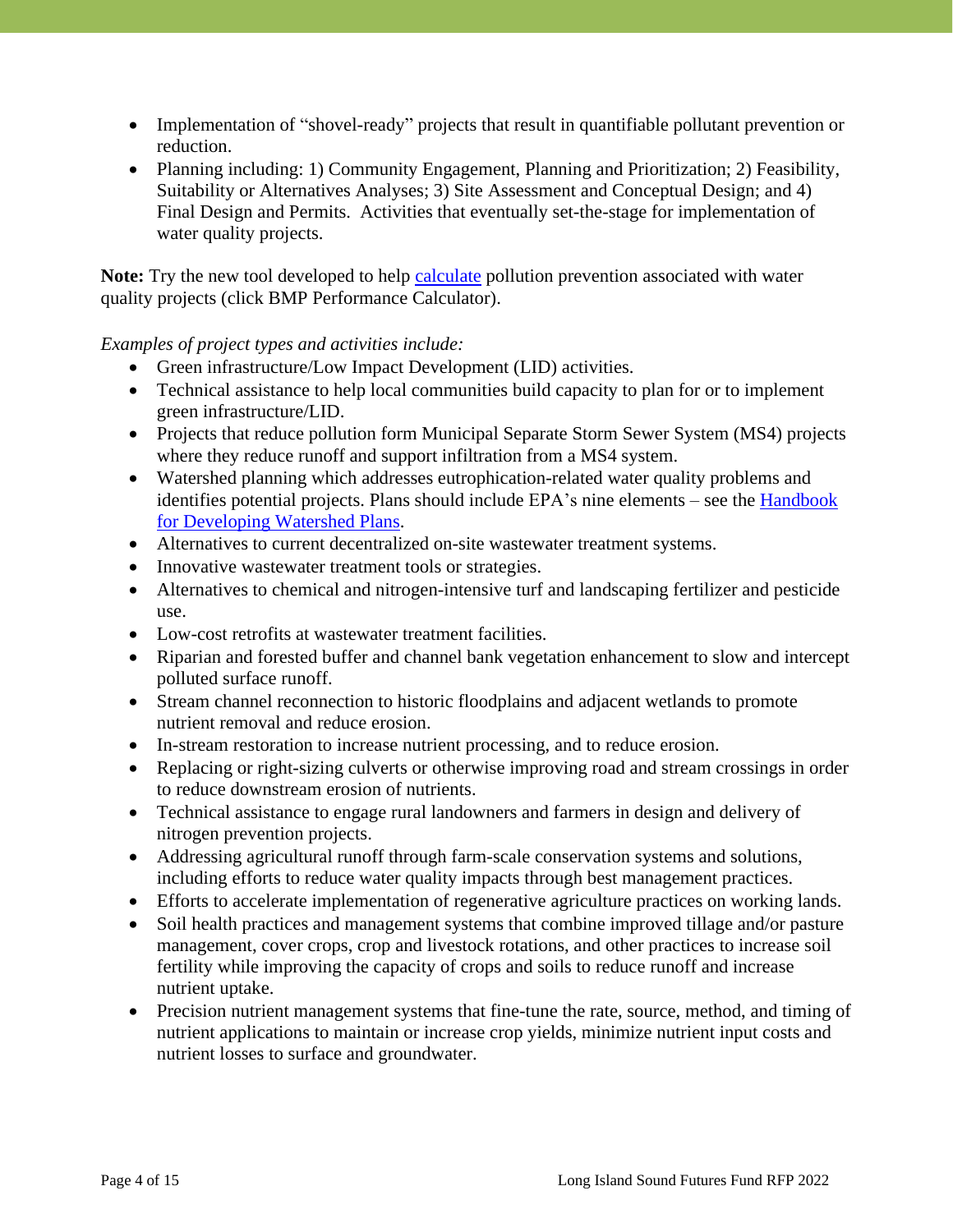**CCMP THEME: [Thriving Habitats and Abundant Wildlife](https://longislandsoundstudy.net/wp-content/uploads/2021/02/2-HW-CCMP-Technical-Supplemental-Document_2020-2024_Final_NewLogo-1.pdf)** – Restore coastal habitats to maintain resilience and function and to support populations of fish, birds and wildlife by:

- Implementation of "shovel-ready" projects that result in quantifiable habitat acres restored. *Please review the LISS [Habitat Restoration Guidelines](http://longislandsoundstudy.net/wp-content/uploads/2014/09/grantguidelines_2017_FINAL.pdf) to inform development of a proposal.*
- Planning that sets-the-stage for implementation of habitat restoration projects including: 1) Community Engagement, Planning and Prioritization; 2) Feasibility, Suitability or Alternatives Analyses; 3) Site Assessment and Conceptual Design; and 4) Final Design and Permits. Priority will be given to projects developed through community input and codesign processes.
- Fostering diverse, balanced, and abundant populations of fish, birds and wildlife.

#### *Examples of project types and actions:*

- Habitat enhancement or restoration of the [Important Coastal](http://longislandsoundstudy.net/our-vision-and-plan/thriving-habitats-and-abundant-wildlife/important-coastal-habitat-types/) Habitat Types targeted by the LISS.
- Habitat enhancement or restoration of the [Important Coastal](http://longislandsoundstudy.net/our-vision-and-plan/thriving-habitats-and-abundant-wildlife/important-coastal-habitat-types/) Habitat Types targeted by the LISS of benefit to Species of Greatest Conservation Need associated with that habitat and Long Island Sound.
- Piloting innovative tools such as beneficial use of dredge materials coupled with shoreline softening, tidal wetland enhancement/restoration etc.
- Nature-based or green/gray hybrid restoration to reduce shoreline erosion and marsh loss and *in lieu* of hard armoring.
- Invasive *terrestrial* or *aquatic* species eradication coupled with long-term management.
- Shellfish (oysters, clams, and mussels) and reef restoration to establish self-sustaining populations; and/or to create or enhance benthic and reef structure for marine species. *Shellfish and reef areas proposed to be restored cannot be harvested for commercial or recreational purposes.*
- Planning to maintain, protect, and promote the expansion of existing eelgrass meadows.
- Reducing barriers to fish passage to high quality river and stream habitat for Long Island Sound fish such as alewife, blueback herring, American eel and American shad.
- Replacing or right-sizing culverts and/or improve road-stream crossings in order to provide riverine migratory corridors that promote species dispersal.
- Strategies to engage human communities to share the shore and reduce disturbance along shorelines also used by beach nesting species. Strategies are described in the [Atlantic](https://www.nfwf.org/sites/default/files/amoy/Documents/afsi-business-plan.pdf) [Flyway Shorebirds Business](https://www.nfwf.org/sites/default/files/amoy/Documents/afsi-business-plan.pdf) Plan.
- **NEW!** Limited funding is available to *facilitate and contribute* to conservation easement and acquisition projects that protect existing, high-quality fish and wildlife habitat from the [Important](http://longislandsoundstudy.net/our-vision-and-plan/thriving-habitats-and-abundant-wildlife/important-coastal-habitat-types/) Coastal Habitat Types targeted by the LISS and within the *Long [Island](https://nfwf.maps.arcgis.com/apps/webappviewer/index.html?id=0e3a87a189e8458195217e18c36ded59) Sound Coastal [Watershed](https://nfwf.maps.arcgis.com/apps/webappviewer/index.html?id=0e3a87a189e8458195217e18c36ded59) Boundary*. Requests for land protection funding may include transaction and project management costs such as surveys, appraisal, environmental reports. *Funding for full-fee or easement acquisition is not eligible.*

**CCMP THEME [Sustainable and Resilient](https://longislandsoundstudy.net/wp-content/uploads/2021/02/3-SC-CCMP-Technical-Supplemental-Document_2020-2024__Final_NewLogo.pdf) Communities** – Projects that 1) support vibrant, informed, and engaged communities that use, appreciate, and help protect and sustain the Sound; 2) sustain its ecological balance in a healthy, productive, and resilient state for the benefit of both people and the natural environment; and 3) improve habitat, enhance resilience, and directly engage communities through: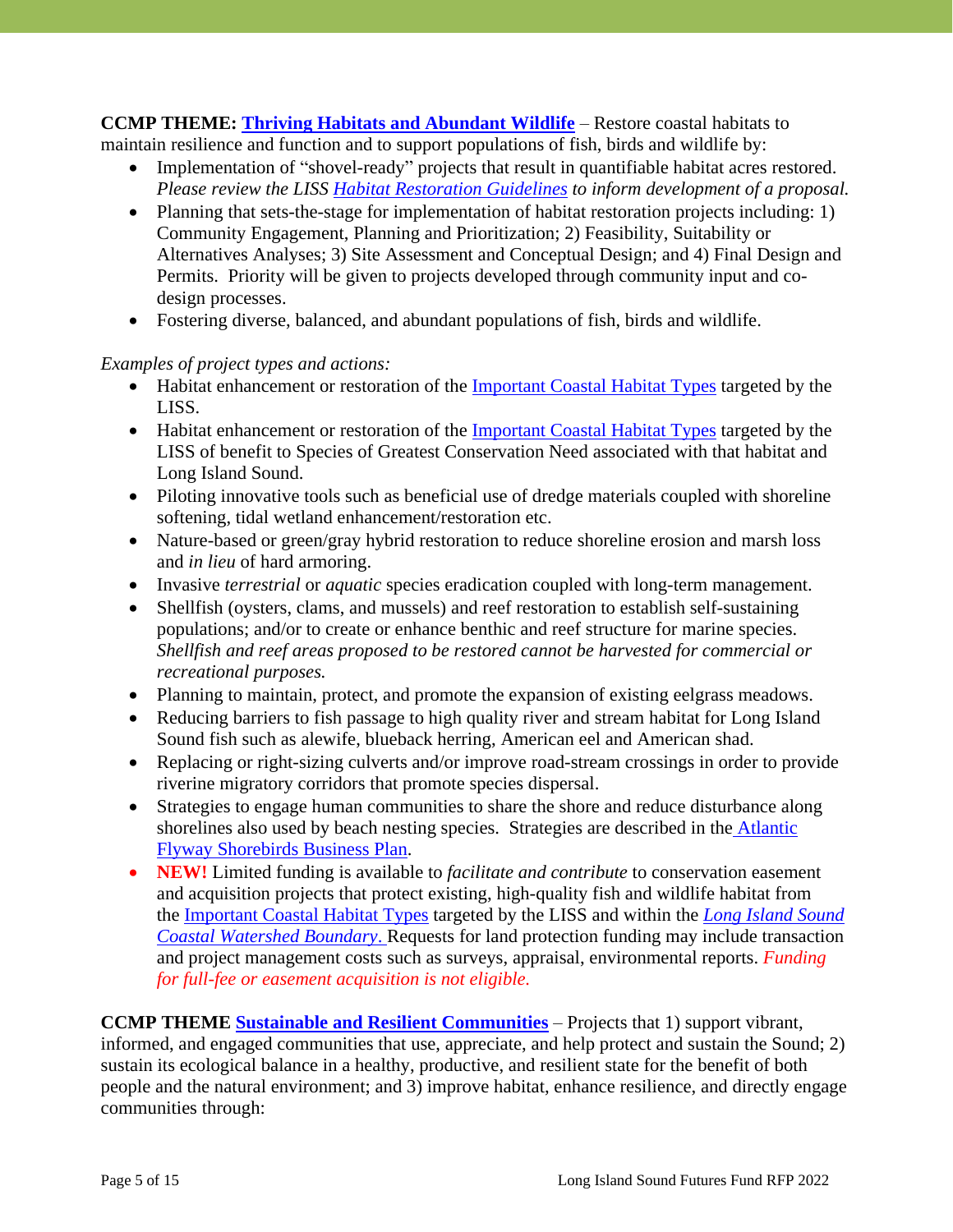**Public Engagement, Knowledge and Stewardship**: *Examples of project types and actions:*

- Local behavior-change campaigns, including Community-Based Social Marketing.
- Public engagement in stewardship of local natural resources.
- Programs that foster, support, or develop community buy-in and meaningful inclusion in local environmental management projects.
- Programs to increase appreciation of the Sound including in underprivileged and underserved communities.
- Environmental Justice initiatives and collaborations that promote equitable access, appreciation and understanding of Long Island Sound. For example, develop tools (including training modules, websites, ordinances, best practices) and conduct regional or local workshops to assist municipal government in developing or incorporating environmental justice in projects that implement CCMP actions. *See LISS resources about state and federal [Environmental Justice.](https://longislandsoundstudy.net/about/committees/environmental-justice-work-group/)*
- Plans or activities to increase or enhance public access points and the length of shoreline accessible by the public to the Sound and its rivers with a focus on supporting projects and programs that promote environmentally sustainable recreational activities and protection of the Sound's environmental and wildlife resources.
- Campaigns to build public awareness aimed at single-use plastic and other water/land-based consumer debris, abandoned and lost fishing/aquaculture gear, microplastics and microfibers prevention or reduction.
- Native plant landscaping guidance and training that encourages alternatives to chemical and nutrient intensive landscapes.
- Long Island Sound environmental and conservation-related classroom or informal instruction *Please note LISFF does not support development of new curriculum. See [LISS](https://www.nfwf.org/sites/default/files/2022-03/lisff-2022-educational-resources.pdf)  [Educational](https://www.nfwf.org/sites/default/files/2022-03/lisff-2022-educational-resources.pdf) Resources for examples of available information and curriculum.*

*NOTE: Public engagement, education and stewardship projects providing a hands-on conservation experience are highly desired.*

**Resilience & Sustainability.** Nature-based projects that combine resilience, community, and conservation goals… **NEW!** *in any portion of the Sound watershed in CT and NY* as shown in the *[Long Island Sound Study](https://nfwf.maps.arcgis.com/apps/webappviewer/index.html?id=0e3a87a189e8458195217e18c36ded59) Area*.

*Examples of project types and activities:*

- Implementation of "shovel-ready" projects that build resilience in communities. The LISFF will prioritize nature-based resilience projects that provide dual benefits – both benefits for human community resilience and benefits for habitat, fish and wildlife.
- Planning activities that set-the-stage for implementation of resilience projects including: 1) Community Engagement, Planning and Prioritization; 2) Feasibility, Suitability or Alternatives Analyses; 3) Site Assessment and Conceptual Design; and 4) Final Design and Permits. Priority will be given to projects developed through community input and codesign processes.

#### *Examples of project types and actions:*

• Natural infrastructure – Projects that use existing or rebuilt natural landscapes (e.g., .forests, floodplains, and wetlands) to increase resilience to climate impacts resulting in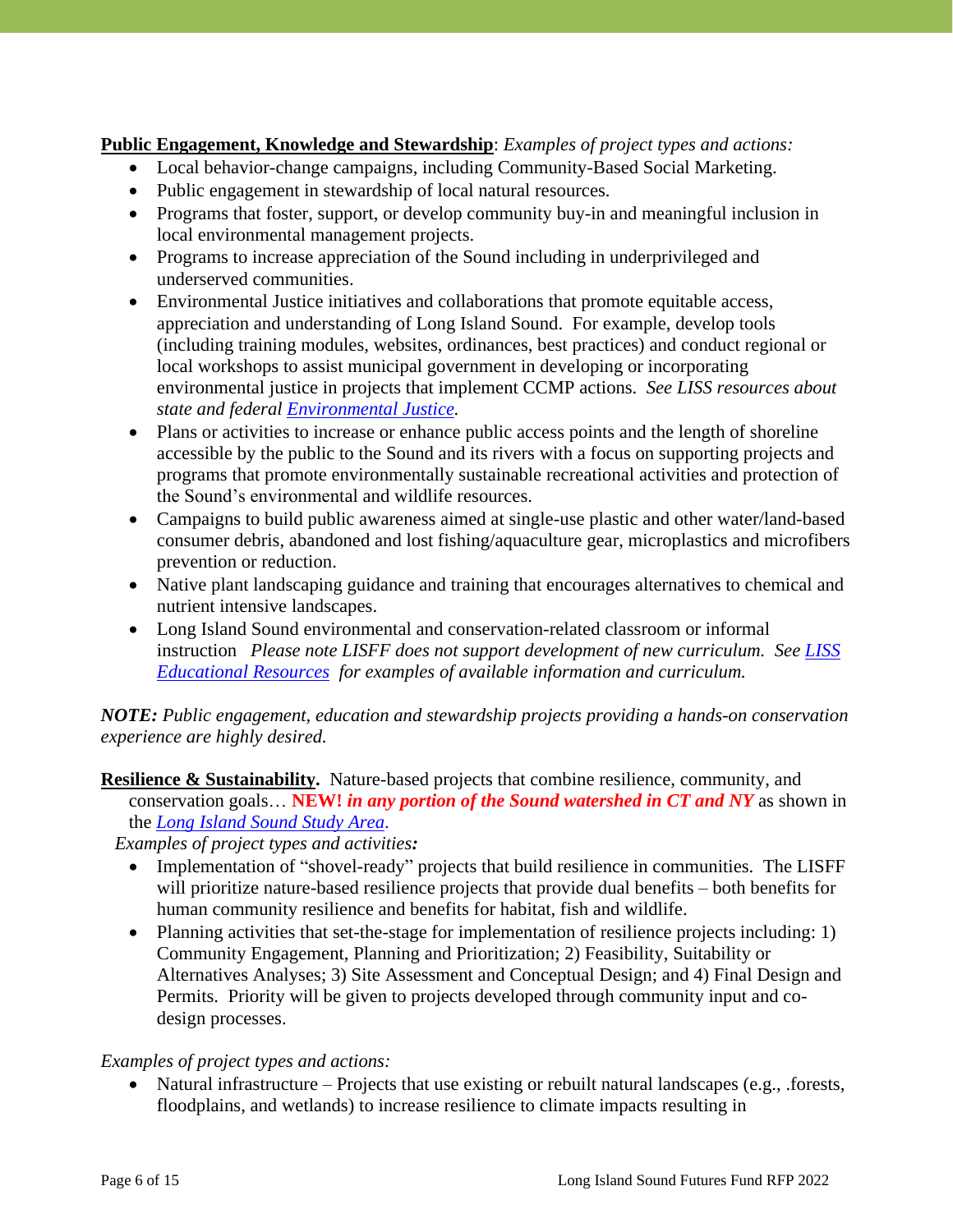environmental, economic, and social co-benefits particularly in vulnerable communities that tend to be disproportionally impacted by stressors.

- Green infrastructure Projects that combine gray infrastructure with nature-based solutions to create hybrid systems that improve habitat and resilience to climate impacts, while also often resulting in environmental, economic, and social co-benefits. Generally, green infrastructure is a built or engineered solution.
- Right-sizing stream-crossings or culverts.
- New or updated municipal, watershed or regional resilience/sustainability/natural hazard mitigation plans that evaluate the vulnerability of infrastructure, natural areas and develop strategies for making these features and infrastructure more resilient to hazardous events (sea level rise, flood and/or weather events).
- Technical assistance to help local communities build capacity to plan for or to implement resilience through nature-based infrastructure, such as living shorelines.

**CCMP THEME [Sound Science and Inclusive](https://longislandsoundstudy.net/wp-content/uploads/2021/02/4-SM-CCMP-Technical-Supplemental-Document_2020-2024_Final_NewLogo_rev.pdf) Management –** Manage the Sound using science that is inclusive, adaptive, innovative and accountable.

#### *Examples of project types and actions:*

- Water quality monitoring to improve identification and source tracking in embayments, harbors, and near-shore areas. Monitoring must: 1) be related to the nature of local impairment designated under the Clean Water Act, Section 303(d) in [Connecticut a](http://www.ct.gov/deep/cwp/view.asp?a=2719&q=325610&deepNav_GID=1654%20)nd [New](http://www.dec.ny.gov/chemical/66532.html)  [York;](http://www.dec.ny.gov/chemical/66532.html) 2) describe in specific terms how and what entity will use the data collected to address local use impairments (e.g., help local government detect illicit discharges); 3) describe how the project will manage data so it is accessible to citizens and resource managers; and 4) include data input into the [Water Quality](https://www.epa.gov/waterdata/water-quality-data-wqx) Exchange. *Community monitoring programs are encouraged to participate in the [Unified Water Study](https://www.savethesound.org/unified-water-study/partners) rather than request funding from the LISFF.*
- Shared tools and/or strategies to help community science monitors improve their data storage, management and visualization at a local and regional scale to enhance the utility, sharing and application of data.
- Development of data analytics tools to increase the efficiency of social marketing.
- Support the refinement and application of data on Species of Greatest Conservation Need that are particularly important to restoring ecosystem function in Long Island Sound.

### **PROJECT METRICS AND CCMP IMPLEMENTATION ACTIONS**

To better gauge progress on individual grants and to ensure greater consistency of project data provided by multiple grants, the LISFF has a list of metrics titled "Activities and Outcomes" in the Easygrants online application. *Applicants must select at least one and no more than three* of the most relevant metrics for their project (all possible project metrics for this program are shown on the table below). Additionally, in the project narrative section of the LISFF application you *must* identify the specific CCMP Implementation Action(s) associated with your project metrics. The IAs associated with each project metric is provided in the document *LISFF Metrics [and Implementation](https://www.nfwf.org/sites/default/files/2022-03/lisff-metrics-ia-tracking-guidance.pdf)  [Action Tracking Guidance.](https://www.nfwf.org/sites/default/files/2022-03/lisff-metrics-ia-tracking-guidance.pdf)* If you think an applicable metric or IA has not been provided, please contact [Victoria](mailto:Victoria.Moreno@nfwf.org) Moreno to discuss alternatives.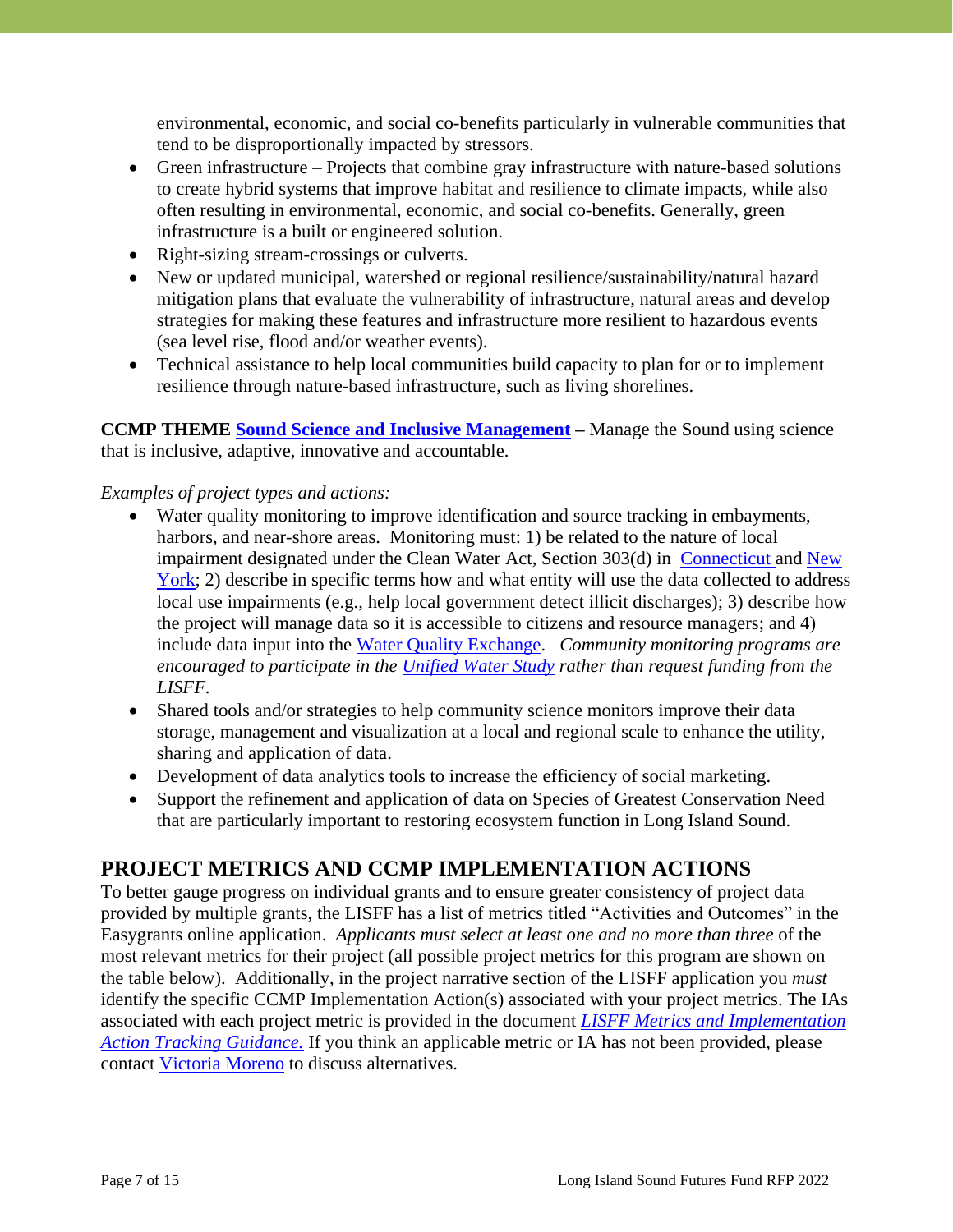| <b>POLLUTION REDUCTION</b>                                                        |                                               |                                                                                                                                                                                                                                                          |
|-----------------------------------------------------------------------------------|-----------------------------------------------|----------------------------------------------------------------------------------------------------------------------------------------------------------------------------------------------------------------------------------------------------------|
| <b>Project Activity</b>                                                           | <b>Recommended Metric</b>                     | <b>Metric Guidance</b>                                                                                                                                                                                                                                   |
| BMP implementation for nutrient<br>or sediment reduction                          | Lbs N avoided<br>(annually)                   | Enter lbs. of nitrogen prevented from entering system<br>annually. Please use the <b>LISFF Pollution Prevention</b><br>Calculator for your calculations.                                                                                                 |
| <b>BMP</b> implementation for<br>Phosphorus reduction                             | Lbs P avoided<br>(annually)                   | Enter lbs. of phosphorus prevented from entering system<br>annually. Please use the <b>LISFF Pollution Prevention</b><br>Calculator for your calculations.                                                                                               |
| BMP implementation for nutrient<br>or sediment reduction                          | Lbs sediment avoided<br>(annually)            | Enter lbs. of sediment prevented from entering system<br>annually. Please use the <b>LISFF Pollution Prevention</b><br>Calculator for your calculations.                                                                                                 |
| BMP or strategy for marine debris<br>reduction                                    | # lbs of marine debris<br>removed             | Enter the number of pounds of single-use plastic and<br>other water/land-based consumer debris, abandoned and<br>lost fishing/aquaculture gear, microplastics and<br>microfibers that has been removed from the environment<br>and properly disposed of. |
| <b>BMP</b> implementation for<br>stormwater runoff prevention                     | Volume stormwater<br>prevented                | Enter volume (in gallons) of stormwater prevented from<br>entering the water body annually. Please use the LISFF<br>Pollution Prevention Calculator in your calculations.                                                                                |
| Riparian restoration                                                              | Square miles restored                         | Enter number of sq. miles restored.                                                                                                                                                                                                                      |
| Green Infrastructure/Low Impact<br>Development/Riparian/Floodplain<br>restoration | # trees planted                               | Enter the number of trees planted. In NOTES section:<br>Provide average diameter of tree planted.                                                                                                                                                        |
| Green Infrastructure/Low Impact<br>Development/Riparian/Floodplain<br>restoration | Sq ft impervious<br>surface removed           | Enter square foot of impervious surface removed or<br>retrofitted.                                                                                                                                                                                       |
| Green Infrastructure/Low Impact<br>Development/Riparian/Floodplain<br>restoration | Sq ft of green<br>infrastructure              | Enter the square footage of green infrastructure installed.<br>In NOTES section: describe the type of green<br>infrastructure.                                                                                                                           |
| HABITAT RESTORATION OR SUSTAINABLE AND RESILIENT COMMUNITIES                      |                                               |                                                                                                                                                                                                                                                          |
| Habitat Restoration - Erosion<br>control                                          | Acres of living<br>shoreline restored         | Enter the acres of living shoreline to be restored. In<br>NOTES section: describe the method used e.g., oyster<br>reefs/castles, reef balls etc.                                                                                                         |
| Floodplain restoration                                                            | Acres restored                                | Enter the number of acres restored.                                                                                                                                                                                                                      |
| Critical facilities or infrastructure<br>protected                                | # of critical facilities or<br>infrastructure | Enter the # of critical infrastructure assets or facilities<br>within the radius of enhanced protection.                                                                                                                                                 |
| Marine habitat restoration                                                        | # Acres restored                              | Enter the number of acres restored. In NOTES section:<br>describe the specific type of habitat restored e.g., shellfish<br>reef, intertidal zones or flats, submerged aquatic<br>vegetation, or estuarine embayments.                                    |
| Land restoration                                                                  | # Acres restored                              | Enter the number of acres restored. In NOTES section:<br>describe the specific type of habitat restored e.g., coastal<br>grassland, coastal or island forest.                                                                                            |
| Beach habitat quality<br>improvements                                             | # Acres restored                              | Enter the number of acres of beach and dune restored.                                                                                                                                                                                                    |
| Wetland restoration                                                               | # Acres restored                              | Enter the number of acres of salt marsh/tidal marsh or<br>freshwater marsh restored.                                                                                                                                                                     |
| Fish passage improvements                                                         | Miles of stream opened                        | Enter # of miles opened. In NOTES section: enter miles<br>of riverine migratory corridor to be opened (streams,<br>creeks, rivers) and fish species benefitted.                                                                                          |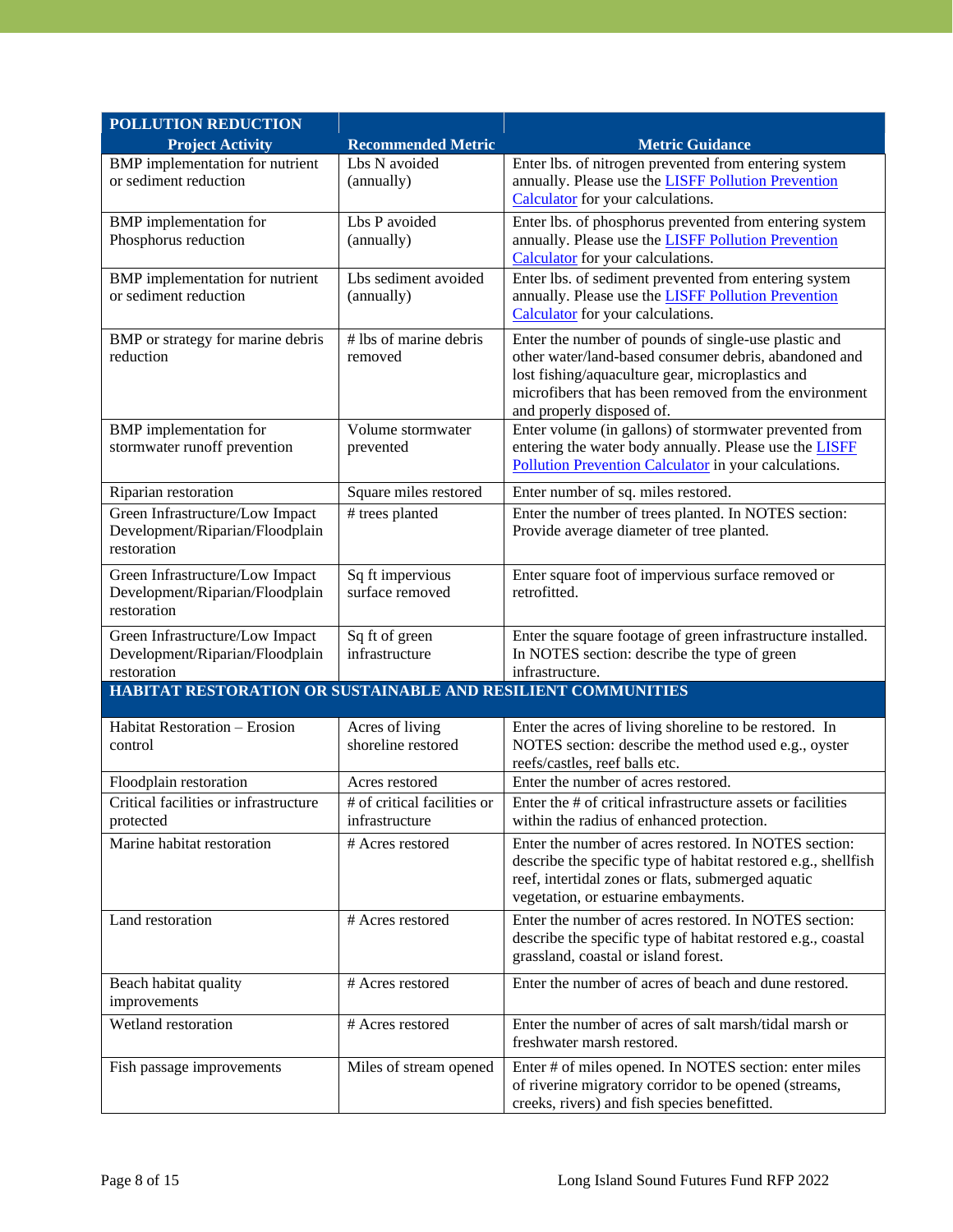| Acres of lake/pond habitat opened    | # Acres of lake/pond<br>habitat opened                                              | Enter the number of acres of lake/pond habitat opened.                                                                                                                                                                                                              |  |  |
|--------------------------------------|-------------------------------------------------------------------------------------|---------------------------------------------------------------------------------------------------------------------------------------------------------------------------------------------------------------------------------------------------------------------|--|--|
| <b>PLANNING ALL TYPES</b>            |                                                                                     |                                                                                                                                                                                                                                                                     |  |  |
| Management or Governance<br>Planning | # plans developed                                                                   | Enter the number of plans developed that had input from<br>multiple stakeholders. In NOTES section: describe the<br>type of plan, campaign or strategy e.g., watershed,<br>feasibility/suitability/alternatives analyses, conceptual or<br>engineered plan.         |  |  |
| Planning or Monitoring               | # Acres assessed for<br>improved management                                         | Enter the number of acres assessed for improved<br>management.                                                                                                                                                                                                      |  |  |
| <b>Tool Development</b>              | # tools used by<br>decision-makers                                                  | Enter the number of tools developed that are used by<br>decision-makers.                                                                                                                                                                                            |  |  |
| <b>ACCESS/OUTREACH/ENGAGEMENT</b>    |                                                                                     |                                                                                                                                                                                                                                                                     |  |  |
| Access Improvements                  | # Access pts.<br>developed/improved                                                 | Enter the number of public access points<br>developed/improved.                                                                                                                                                                                                     |  |  |
| Access Improvements                  | # Acres with public<br>access                                                       | Enter the number of acres now open to public access.                                                                                                                                                                                                                |  |  |
| Outreach/Engagement                  | # of orgs contributing<br>to goals                                                  | Enter the number of of organizations community-based<br>organizations and other relevant stakeholders contributing<br>to the initiative's conservation goals.                                                                                                       |  |  |
| Outreach/Engagement                  | # People reached by<br>outreach, training, or<br>technical assistance<br>activities | Enter the number of people reached by outreach, training,<br>or technical assistance activities, In NOTES section:<br>describe participant e.g., local community members,<br>leaders and other relevant stakeholders, general public,<br>farmer, students/teachers. |  |  |
| <b>Volunteer Participation</b>       | # Volunteers<br>participating                                                       | Enter the number of volunteers participating in projects.                                                                                                                                                                                                           |  |  |
| <b>SHOREBIRD HABITAT MANAGEMENT</b>  |                                                                                     |                                                                                                                                                                                                                                                                     |  |  |
| Habitat Management                   | # Acres under<br>improved management                                                | Enter the number of acres under improved management as<br>a result of mitigating recreational disturbance to<br>shorebirds and seabirds. In the NOTES section: list the<br>species benefitted.                                                                      |  |  |
| <b>MONITORING</b>                    |                                                                                     |                                                                                                                                                                                                                                                                     |  |  |
| Monitoring                           | # Monitoring programs                                                               | Enter the number of programs established or underway. In<br>NOTES section: describe types of data to be collected.                                                                                                                                                  |  |  |

#### **Eligible and Ineligible Entities**

- Eligible applicants include non-profit 501(c) organizations, state government agencies, local government, municipal government, Tribal Governments and Organizations, and educational institutions.
- Ineligible applicants include U.S. Federal government agencies, businesses, and unincorporated individuals.

#### **Ineligible Uses of Grant Funds**

- Research projects. Consider the [LISS Research Grant Program.](http://longislandsoundstudy.net/about/grants/lis-research-grant-program/)
- Development of new educational curriculum.
- Support for fellowships and/or tuition support or reimbursement.
- Marketing efforts serving to generally promote the applicant organization and its initiatives.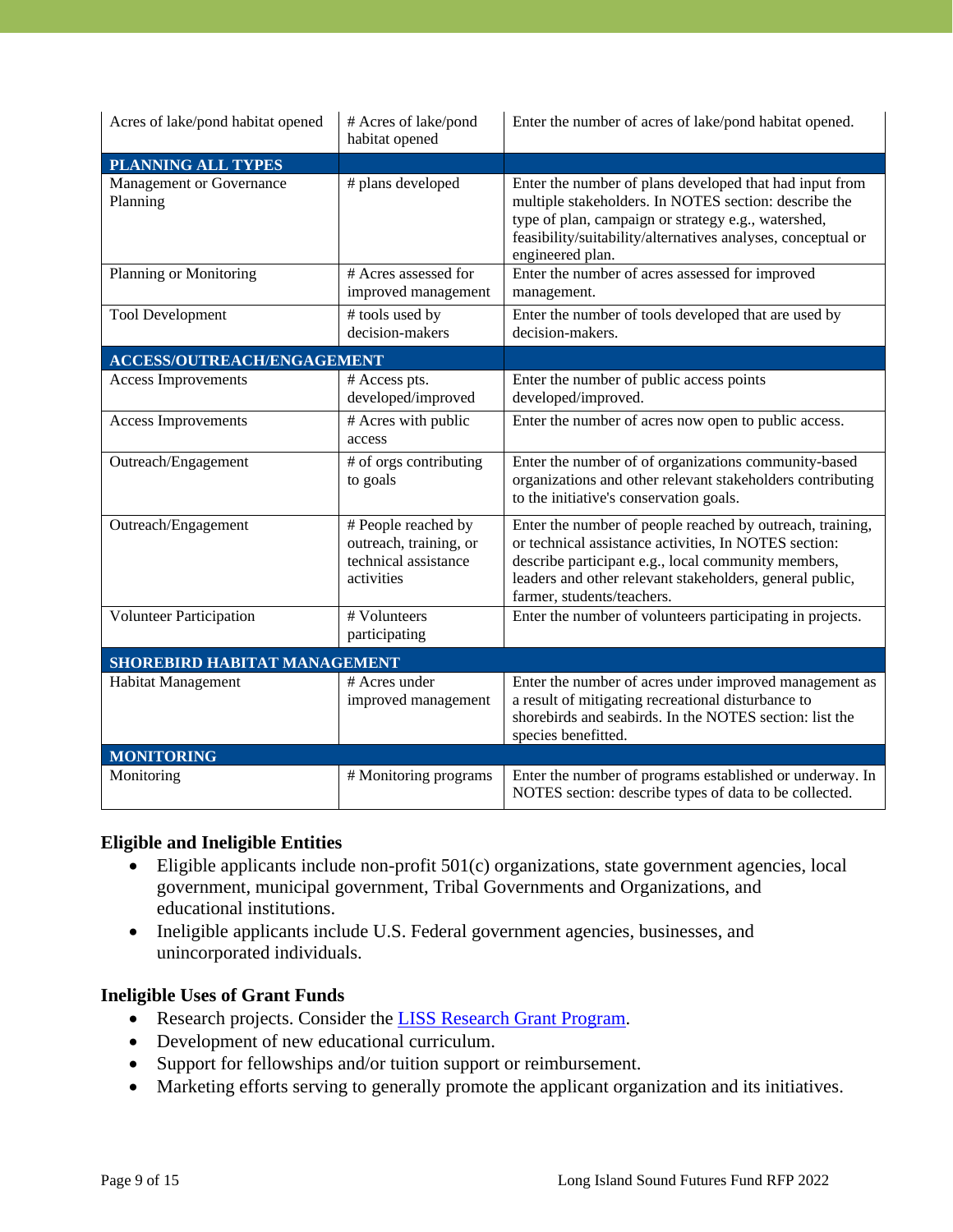- Funding for lunches or snacks, t-shirts and promotional items (e.g., key chains, coffee mugs, pens etc.).
- Full fee or easement acquisition **is not eligible** for funding. **NEW!** Limited funding is available to *facilitate and contribute* to conservation easement and acquisition projects that protect existing, high-quality fish and wildlife habitat from the [Important](http://longislandsoundstudy.net/our-vision-and-plan/thriving-habitats-and-abundant-wildlife/important-coastal-habitat-types/) Coastal Habitat [Types](http://longislandsoundstudy.net/our-vision-and-plan/thriving-habitats-and-abundant-wildlife/important-coastal-habitat-types/) targeted by the LISS and within the *Long Island Sound Coastal [Watershed](https://nfwf.maps.arcgis.com/apps/webappviewer/index.html?id=0e3a87a189e8458195217e18c36ded59) [Boundary](https://nfwf.maps.arcgis.com/apps/webappviewer/index.html?id=0e3a87a189e8458195217e18c36ded59)*. Requests for land protection funding may include transaction and project management costs such as surveys, appraisal, environmental reports.
- **Equipment**: Applicants are encouraged to rent equipment where possible and cost-effective or use matching funds to make those purchases. NFWF acknowledges, however, that some projects may only be completed using NFWF funds to procure equipment.
- Federal funds and matching contributions may not be used to procure or obtain equipment, services, or systems (including entering into or renewing a contract) that uses telecommunications equipment or services produced by Huawei Technologies Company or ZTE Corporation (or any subsidiary or affiliate of such entities) as a substantial or essential component, or as critical technology of any system. Refer to Public Law 115-232, section 889 for additional information.
- NFWF funds and matching contributions may not be used to support political advocacy, fundraising, lobbying, litigation, terrorist activities or Foreign Corrupt Practices Act violations.
- NFWF funds may not be used to support ongoing efforts to comply with legal requirements, including permit conditions, mitigation and settlement agreements. However, grant funds may be used to support projects that enhance or improve upon existing baseline compliance efforts.

### **FUNDING AVAILABILITY AND MATCH**

With funding of approximately \$10 million for projects in 2022. There are four funding categories under the LISFF each with a different range of grant funding.

- **Implementation Projects:** \$50,000 to \$1.5 million for projects that implement actions described in the [CCMP Update](https://longislandsoundstudy.net/2021/01/ccmp-implementation-actions-supplemental-documents/) and have particularly high environmental community benefit relative to cost, including:
	- o Water quality improvement, habitat restoration, and resilience projects.
	- o Projects with the greatest promise to demonstrate, influence, pilot, innovate, and/or provide a proof of concept with the aim of accelerating local and regional water quality improvements, natural resource restoration, coastal resilience, Environmental Justice/Diversity, Equity, and Inclusion and/or community and public outreach and engagement.
- **Design/Planning Projects:** \$50,000 to \$500,000 for costs associated with design/planning for:
	- Water quality or habitat restoration projects.
	- Watershed plans to mitigate eutrophication-related impairments.
	- Sustainable behavior education and outreach including community based social marketing campaigns.
	- Coastal resiliency/sustainability/natural hazard mitigation plans.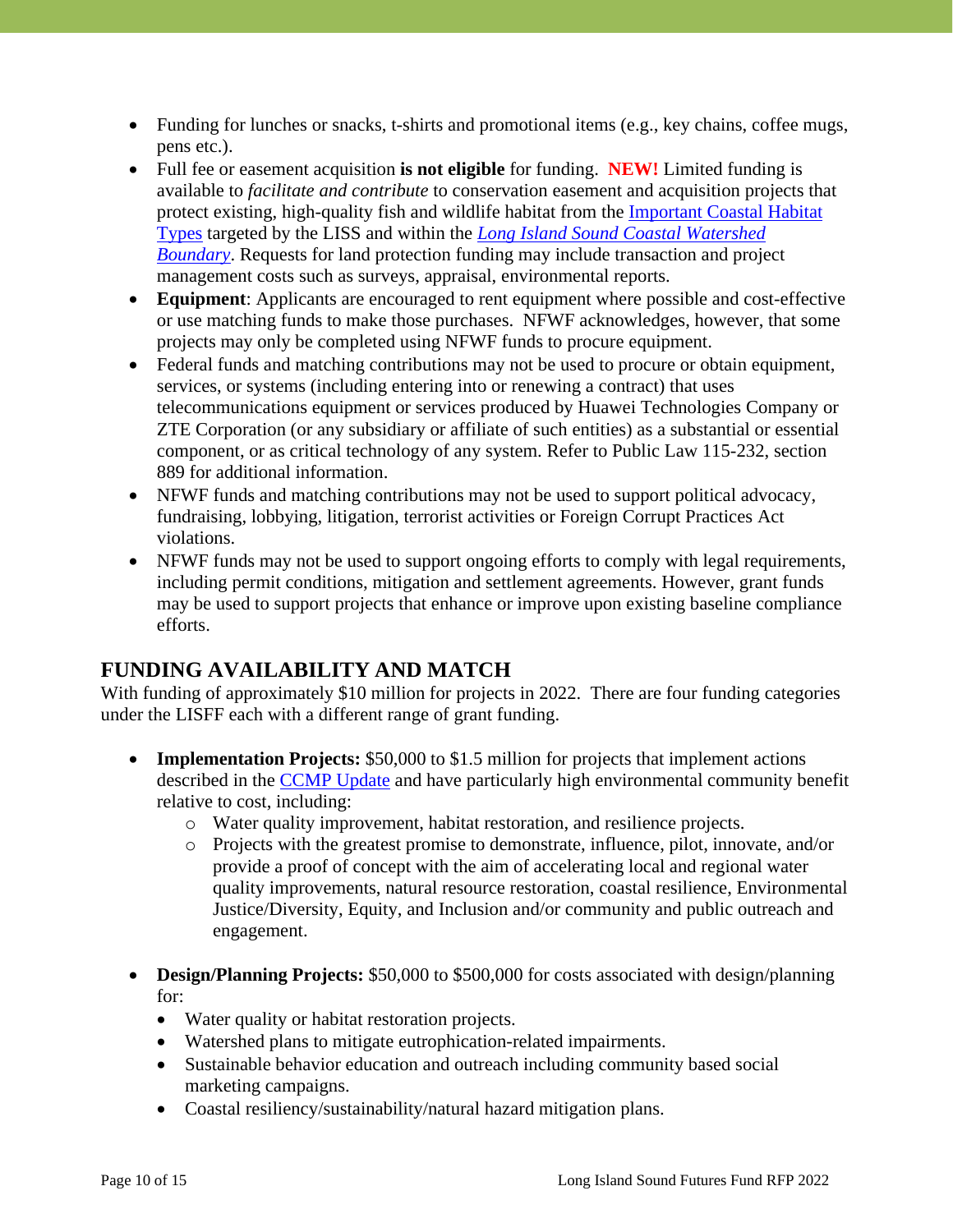Examples of planning and implementation project types which may be funded by LISFF are in the figure which follows.



- **Community Science/Water Quality Monitoring:** \$50,000 to \$100,000 for water quality monitoring.
- **Education and Public Participation Grants:** \$50,000 to \$250,000 for public participation and education projects.

**Project Period:** Projects must start within six months and be completed within 24 months after notification of grant award. Larger-scale complex implementation projects must start within six months and be completed within thirty-six months after notification of grant award. Notification of award is projected to be November 2022. **Project start date cannot be before October 1, 2022.** 

**Match Requirements:** Grants require a minimum matching contribution valued at 25% of the "Requested Amount" from the LISFF. For example, if you request \$100,000 from LISFF, then the required match is \$25,000. Matching contributions may include cash, in-kind contributions of staff and volunteer time, work performed, materials and services donated, or other tangible contributions to the project objectives and outcomes.

**Note:** The amount of matching funds offered is one criterion considered during the review process, and projects that meet or exceed the required match will be more competitive.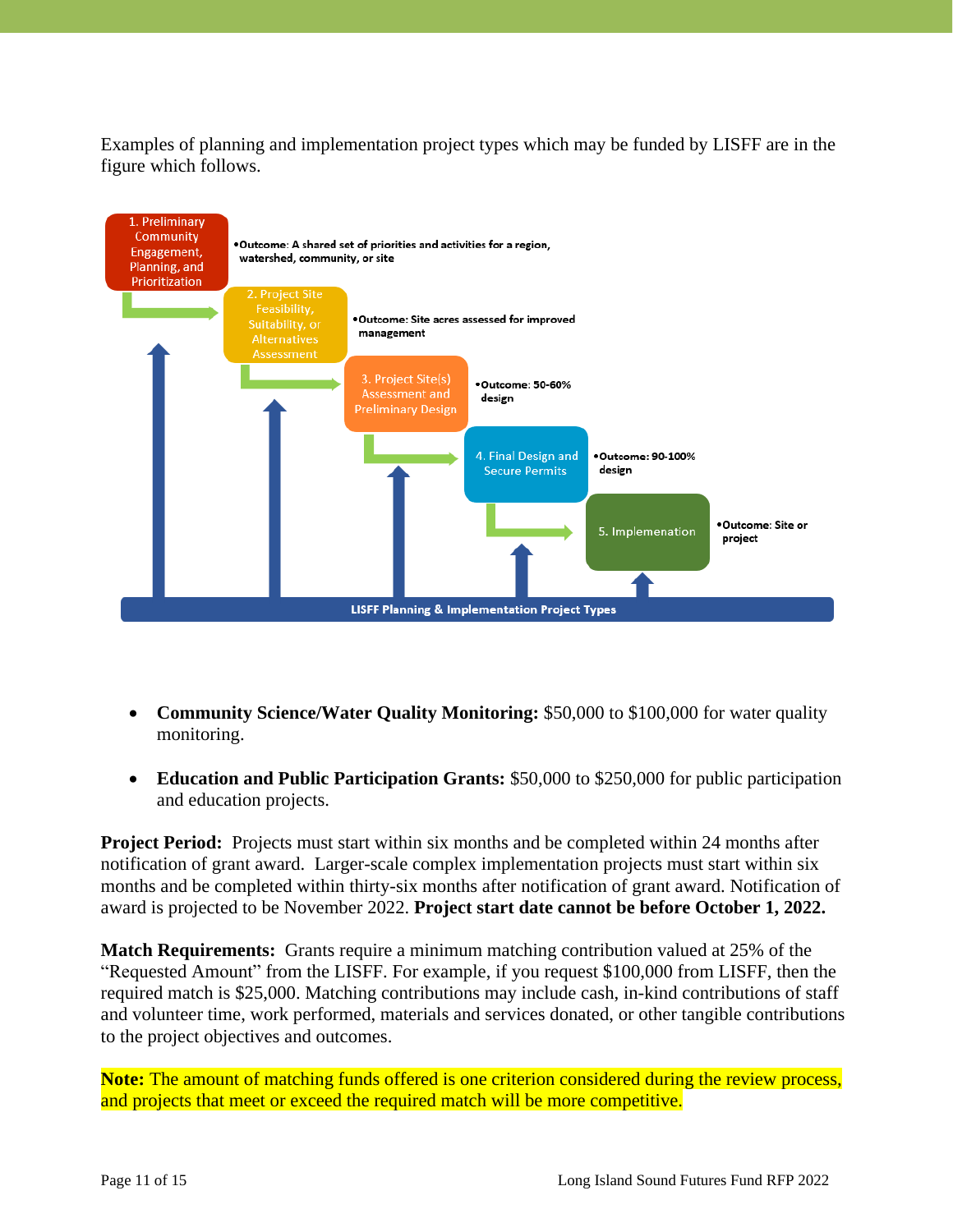# **EVALUATION CRITERIA**

All proposals will be screened for relevance, accuracy, completeness, and compliance with NFWF and funding source policies. Proposals will then be evaluated equally based on the extent to which they meet the following criteria.

- **Program Goals and Priorities** Project contributes to the Implementation Actions of the Long Island Sound Study CCMP Update and has specific, quantifiable performance metrics to evaluate project success. Project addresses one or more the three CCMP Update crosscutting principles (resilience to climate change, long-term sustainability and/or environmental justice).
- **Technical Merit** Project is technically sound and feasible, and the proposal sets forth a clear, logical, and achievable work plan and timeline. Project engages appropriate experts and partners in project planning, design or implementation to ensure activities are technically sound and feasible**.**
- **Community Impact** Partners and engages collaboratively with diverse local community members, leaders and community-based organizations and other relevant stakeholders to implement and ensure the long-term sustainability and success of the proposed project. Describes integration into local programs and policies, and community acceptance of proposed actions. Describes proposed partners and roles—including short- and long-term are clearly identified (including potential or contemplated subawards to third party subrecipients of the applicant). Describes community characteristics of the project area, identifies communities impacted, describes community outreach and engagement activities, and provides means to monitor and measure. Provides demographic data and letters from community partners demonstrating commitment to and engagement in project activities as proposed.
- **Budget** Costs are allowable, reasonable and budgeted in accordance with NFWF's **Budget** [Instructions](https://www.nfwf.org/apply-grant/application-information/budget-instructions) cost categories. Federally-funded projects must be in compliance with [OMB](http://www.ecfr.gov/cgi-bin/text-idx?SID=704835d27377ef5213a51c149de40cab&node=2:1.1.2.2.1&rgn=div5)  [Uniform Guidance](http://www.ecfr.gov/cgi-bin/text-idx?SID=704835d27377ef5213a51c149de40cab&node=2:1.1.2.2.1&rgn=div5) as applicable.
- **Match** These grants require a minimum matching contribution valued at 25% of the "Requested Amount" from the LISFF. For example, if you request \$100,000 from LISFF, then the required match is \$25,000. Matching contributions may include cash, in-kind contributions of staff and volunteer time, work performed, materials and services donated, or other tangible contributions to the project objectives and outcomes. Larger match ratios are encouraged and will make proposals more competitive during evaluation.
- **Cost-Effectiveness -** Project includes a cost-effective budget that balances performance risk and efficient use of funds. Cost-effectiveness evaluation may include, but is not limited to, an assessment of either or both direct and indirect costs in the proposed budget. The federal government has determined that a *de minimis* 10% indirect rate is an acceptable minimum for organizations without a Negotiated Indirect Rate Agreement. As such NFWF reserves the right to scrutinize all proposals with indirect rates above 10% for cost-effectiveness.

### **OTHER**

**Applicant Demographic Information –** In an effort to better understand diversity in our grantmaking, NFWF is collecting basic information on applicants and their communities via a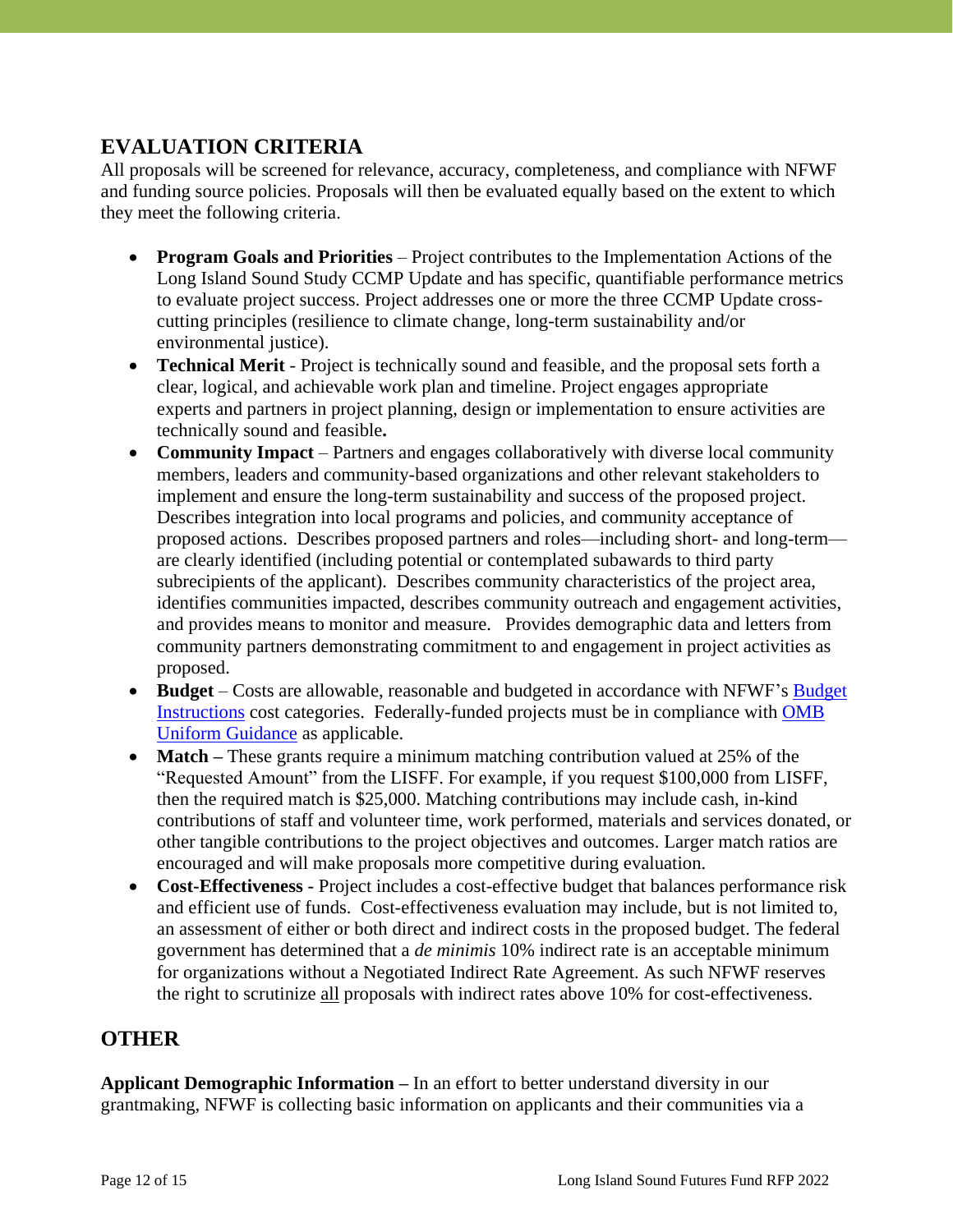voluntary survey form (available in Easygrants). This information will not be shared externally or with reviewers. For more details, please see the tip sheet and "Uploads" section of Easygrants.

**Budget** – Costs are allowable, reasonable and budgeted in accordance with NFWF's [Budget](https://www.nfwf.org/apply-grant/application-information/budget-instructions)  [Instructions](https://www.nfwf.org/apply-grant/application-information/budget-instructions) cost categories. Federally-funded projects must be in compliance with [OMB Uniform](http://www.ecfr.gov/cgi-bin/text-idx?SID=704835d27377ef5213a51c149de40cab&node=2:1.1.2.2.1&rgn=div5)  [Guidance](http://www.ecfr.gov/cgi-bin/text-idx?SID=704835d27377ef5213a51c149de40cab&node=2:1.1.2.2.1&rgn=div5) as applicable.

**Matching Contributions** – Matching Contributions consist of non-federal cash, contributed goods and services, volunteer hours, and/or property raised and spent for the Project during the Period of Performance (project start date cannot be before October 1, 2022). Larger match ratios and matching fund contributions from a diversity of partners are encouraged.

**Procurement** – If the applicant chooses to specifically identify proposed Contractor(s) for Services, an award by NFWF to the applicant does not constitute NFWF's express written authorization for the applicant to procure such specific services noncompetitively. When procuring goods and services, NFWF recipients must follow documented procurement procedures which reflect applicable laws and regulations.

**Publicity and Acknowledgement of Support** – Award recipients will be required to grant NFWF and the Long Island Sound Study the right and authority to publicize the project and NFWF's financial support for the grant in press releases, publications, and other public communications. Recipients may also be asked by NFWF to provide high-resolution (minimum 300 dpi) photographs depicting the project.

**Receiving Award Funds** – Award payments are primarily reimbursable. Projects may request funds for reimbursement at any time after completing a signed agreement with NFWF. A request of an advance of funds must be due to an imminent need of expenditure and must detail how the funds will be used and provide justification and a timeline for expected disbursement of these funds.

**Compliance Requirements** – Projects selected may be subject to requirements under the National Environmental Policy Act, Endangered Species Act (state and federal), and National Historic Preservation Act. Documentation of compliance with these regulations must be approved prior to initiating activities that disturb or alter habitat or other features of the project site(s). Applicants should budget time and resources to obtain the needed approvals. As may be applicable, successful applicants may be required to comply with additional Federal, state or local requirements and obtain all necessary permits and clearances.

**Quality Assurance** – If a project involves monitoring, data collection or data use, grantees will be asked to prepare and submit a Quality Assurance Project Plan (QAPP) for review by NFWF and review and approval by EPA before any data collection activities may commence. Examples of the types of data collection or use which requires a QAPP includes (but is not limited to): New Primary Data; Existing Secondary Data use (new use for data collected for a different purpose, whether by the same or different groups), Water or other Environmental Media Monitoring; Modeling; GIS/Spatial Analysis; Data associated with Assessment, Development or Design of Project Plans (e.g., fish passage, nitrogen prevention/reduction, green infrastructure, habitat restoration, resilience), Development or Design of Watershed or Community Plans (e.g., watershed, hazard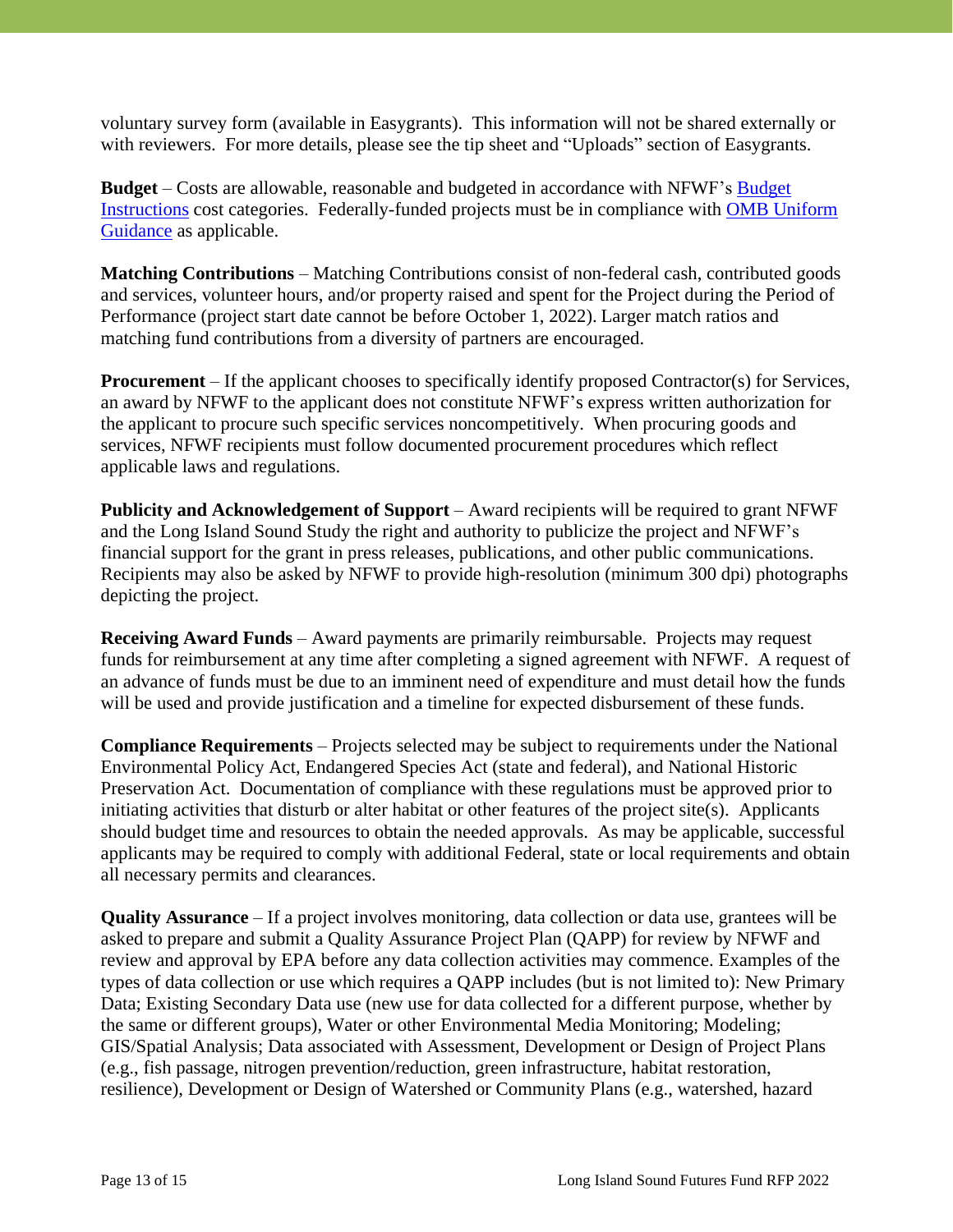mitigation/resilience), and surveys/workshops.

Applicants *must* budget time and resources in their LISFF proposal to complete this task. Plan to submit a QAPP *at least* 3-4 months in advance of data collection. The timing of review, comment and by NFWF and for EPA review and approval is dependent upon the quality of the draft QAPP submission and may involve several iterations. General assistance will be available to projects to help with scoping and review of the draft QAPPs. For more information, follow the link to the [LISFF Quality Assurance Project Plan](https://www.nfwf.org/programs/long-island-sound-futures-fund/quality-assurance-project-plan-development-guidance) Guidance and [EPA QA.](http://www.epa.gov/quality) Contact [Victoria.Moreno@nfwf.org](mailto:Victoria.Moreno@nfwf.org) if you have any questions about QAPP requirements.

**Permits** – Successful applicants will be required to provide sufficient documentation that the project expects to receive or has received all necessary permits and clearances to comply with any Federal, state or local requirements. Where projects involve work in the waters of the United States, NFWF strongly encourages applicants to conduct a permit pre-application meeting with the Army Corps of Engineers prior to submitting their proposal. In some cases, if a permit preapplication meeting has not been completed, NFWF may require successful applicants to complete such a meeting prior to grant award.

**Federal Funding** – The availability of federal funds estimated in this solicitation is contingent upon the federal appropriations process. Funding decisions will be made based on level of funding and timing of when it is received by NFWF.

### **TIMELINE**

Dates of activities are subject to change. Please check the program page of the NFWF website for the most current dates and information under "Application Information" tab at the [Long Island](http://www.nfwf.org/lisff) Sound [Futures Fund](http://www.nfwf.org/lisff) webpage.

Informational webinars about the RFP and application process:

| $CT \& NY$ Applicant Webinar (Register)                                                     | March 15, 2022, 2:00PM - 3:30PM Eastern |
|---------------------------------------------------------------------------------------------|-----------------------------------------|
| MA, NH, VT Applicant Webinar (Register)                                                     | March 16, 2022, 2:00PM - 3:30PM Eastern |
| Pollution Prevention Calculator Webinar (Register) March 22, 2022, 9:30AM - 10:30AM Eastern |                                         |
| Proposal Due Date                                                                           | May 19, 2022, 11:59PM, Eastern          |
| <b>Review Period</b>                                                                        | Summer 2022                             |
| <b>Awards Announced</b>                                                                     | November 2022                           |
|                                                                                             |                                         |

### **HOW TO APPLY**

All application materials must be submitted online through National Fish and Wildlife Foundation's Easygrants system.

1. Go to [easygrants.nfwf.org](https://easygrants.nfwf.org/) to register in our Easygrants online system. New users to the system will be prompted to register before starting the application (if you already are a registered user, use your existing login). Enter your applicant information. Please disable the pop-up blocker on your internet browser prior to beginning the application process.

2. Once on your homepage, click the "Apply for Funding" button and select this RFP's "Funding Opportunity" from the list of options.